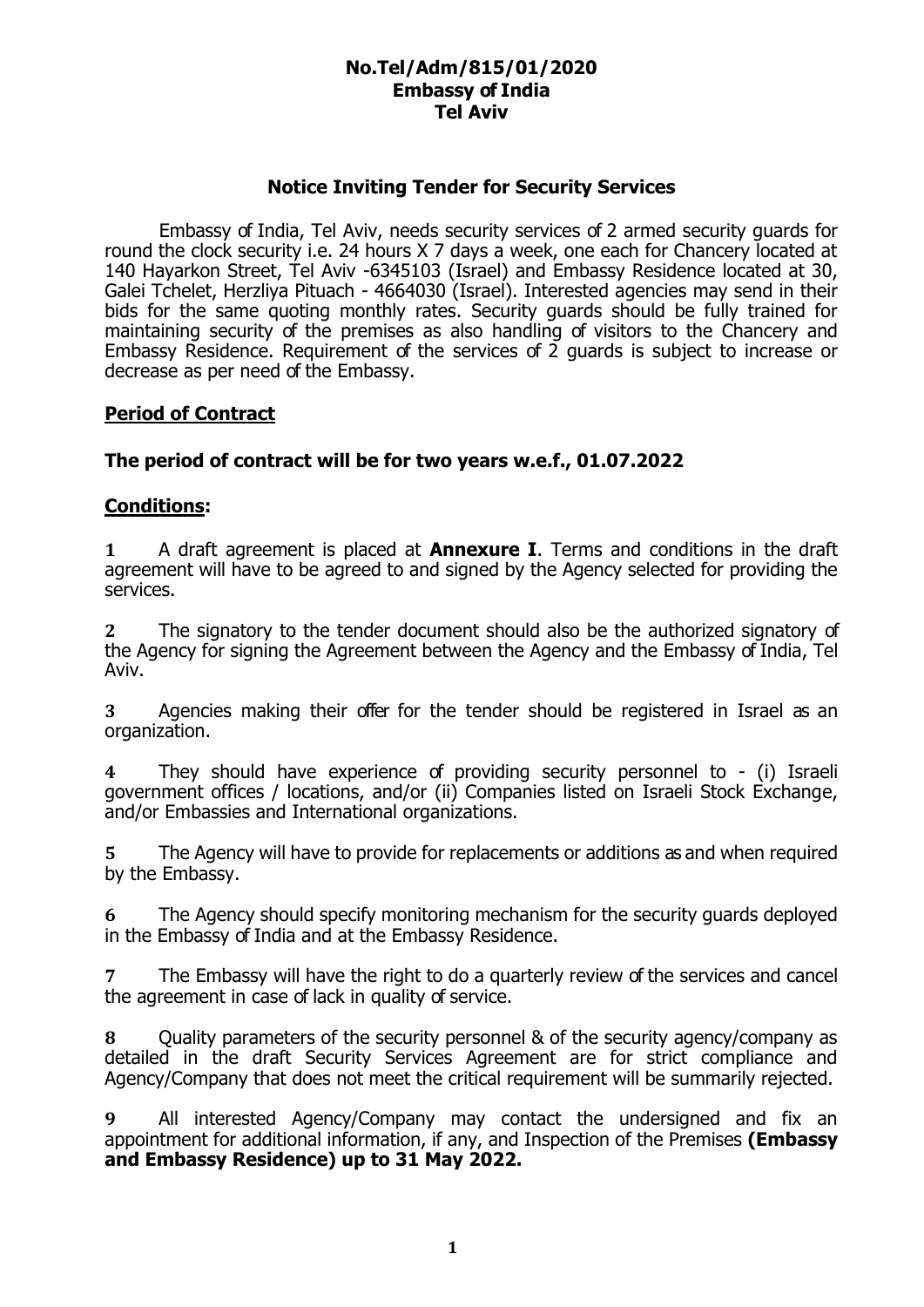**Payment** - Payment will be made on monthly basis and for the number of security quards actually on duty. Claims for payment should be made through invoice at the end of each month.

## **Starting Biding Date: 20.05.2022 (0830 hrs.)**

**Opening** of **Bids** - The Technical bid will be opened at **1500 hrs. on 13 th June, 2022**, in the Embassy of India, Tel Aviv. The Financial bids will be opened at a later date which will be intimated to all technically qualified bidders. All the bidders will have the option to be present or send an Agency representative at the time of opening of the bids.

**Technical & Financial Bid:** The interested service providers/firms have to submit the tenders in two-bid system [i.e. (i) Technical Bid and (ii) Financial Bid].

- (i) The Technical Bid should be marked **"Offer for Security Services – Technical Bid''** and
- (ii) The Financial Bid should be marked **"Offer for Security Services – Financial Bid''.**

Both the sealed covers duly superscribed are to be put in a bigger cover which should also be sealed and addressed to the **"Head of Chancery, Embassy of India, 140 Hayarkon Street, P.O. Box 3368, Tel Aviv–6345103 (Israel)".** The offer must be delivered at the Embassy on or before **1500 hrs of 9 th June, 2022.**

Head of Chancery Embassy of India, Tel Aviv Tel No +972-03-6137341 **18th May, 2022**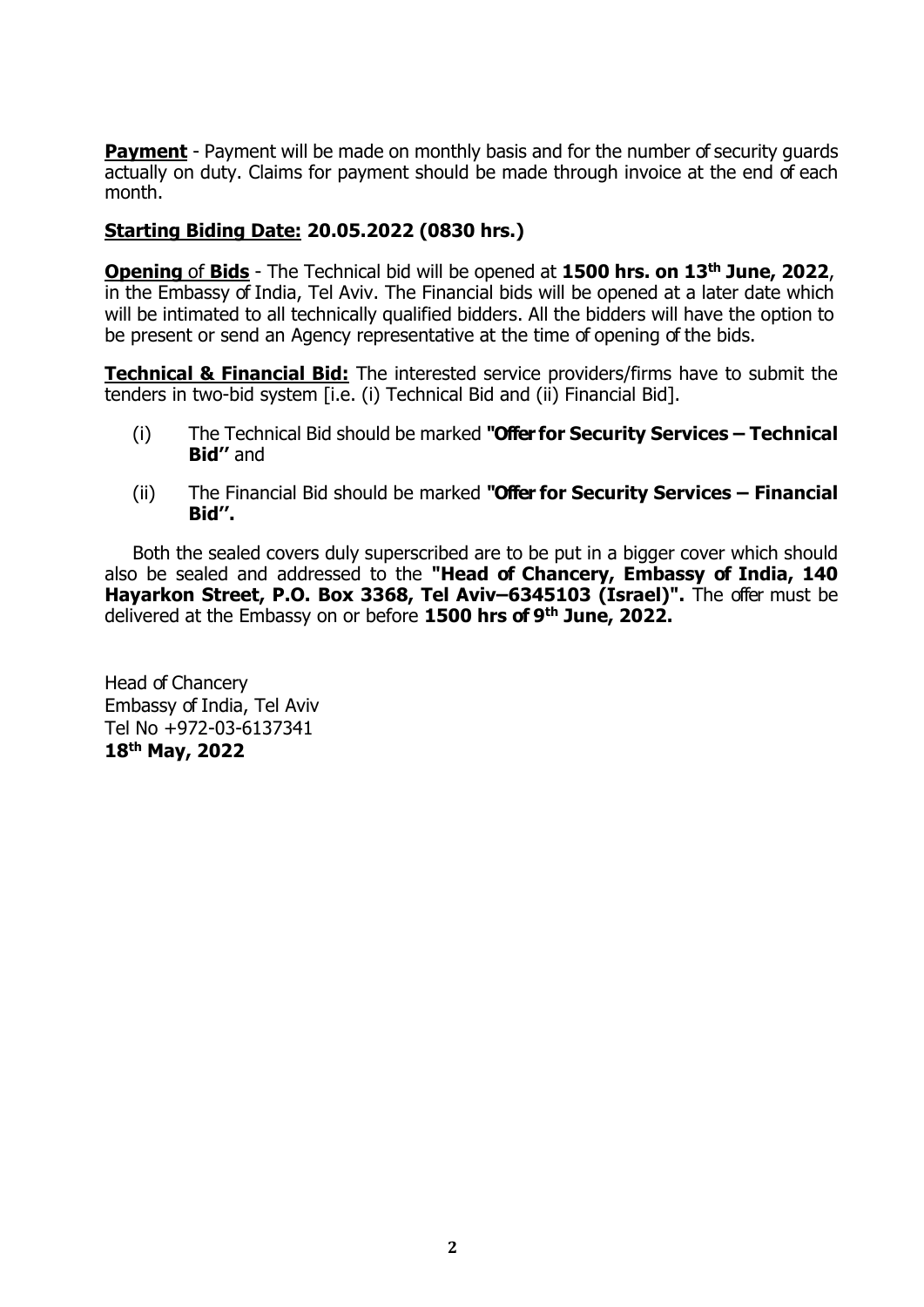### **Annexure I**

## **Security Services Agreement**

## **Signed in Tel-Aviv, on the Date:**

Between:

(Hereinafter: **"The Company")**

**Of the 1st Part:**

And: **THE EMBASSY OF INDIA** Address: 140, Hayarkon St., Tel Aviv, Israel

(Hereinafter: **"The Client")**

## **Of the 2nd Part:**

- **Whereas:** The company possesses the know-how, the experience and the training in the field of security and guarding services;
- **And whereas:** The client is interested in receiving security services from the company, pursuant to the provisions of this Agreement, at the business and/or property and/or house and/or plot located at; 140-Hayarkon St, Tel Aviv & 30, Galei Tchelet, Herziliya Pituach (hereinafter: **"The Properties").**
- **And whereas:** The company has agreed to provide the Client with security service at the Properties, in accordance with the provisions of this Agreement;

### **THEREFORE, the parties hereby agree and stipulate to the following;**

#### **Preamble**

**1.** The preamble to this Agreement and its appendices constituted an integral and inseparable part thereof.

**2.** All headings to this Agreement are for convenience of reference only and shall not limit or otherwise affect the meaning hereof.

### **Purpose of Agreement**

**1**. The Client hereby appoints the company and the company hereby undertakes and obliges to execute at the Properties all of the Security Services prescribed in **Appendix-A,** enclosed herewith, in accordance with the provisions of this **Agreement & Appendix-A.**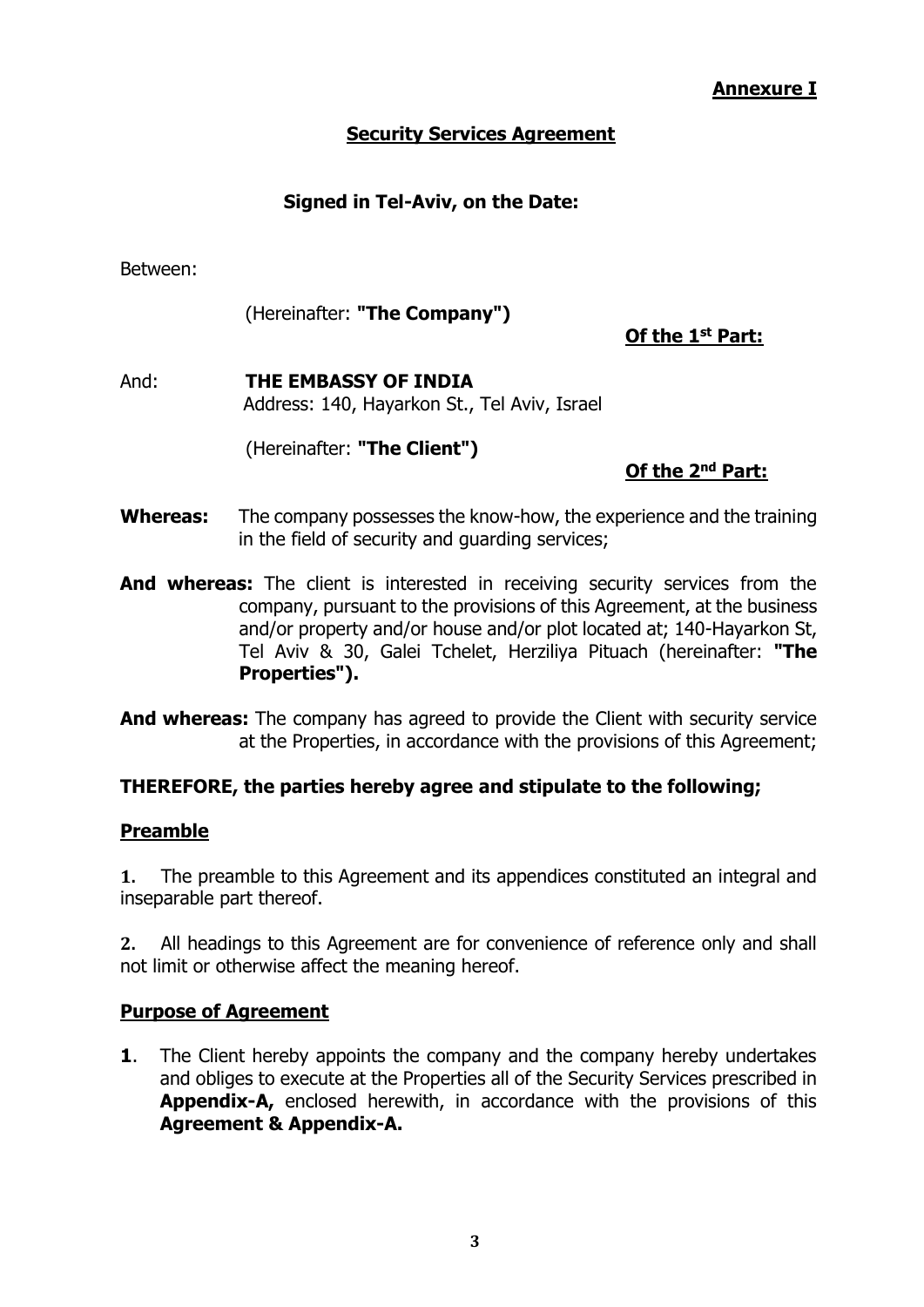# **Declarations and Obligations of the Client**

**1.** The Client undertakes to pay The Company the consideration prescribed in the provisions of this Agreement.

**2**. The Client undertakes to refrain from engaging security guards of the company for any paid employment or assignment in their individual capacity.

## **Declarations and Obligations of the Company**

**1.** The Company obliges to employ, throughout the entire period of this Agreement, a quota of suitable personnel (only Israeli or Indian nationals), at the numbers and under the conditions prescribed in **Appendix A.**

**2.** The personnel should be not more than 50 years of age and physically / mentally fit. He/She should not suffer from an apparent disability including obesity / overweight that would hinder efficient discharge of the duties typical to a security guard and the Supervisor, wherever necessary, should not be more than 55 years of age. The agency/company should submit Medical Fitness Certificate in respect of every personnel from an authorized Medical Practitioner. It should provide only such personnel who have been vetted by local government's security department(s) in terms of past record, character and antecedents. The Company should provide background details of the personnel and also proof of their vetting. The security guards should possess training in basic security duties such as access control and anti-sabotage checks (of person, baggage and vehicles) including the use of basic security tools such as HHMD, DFMD, monitoring CCTV, baggage and letter scanners etc. They should possess knowledge of the potential threats to a foreign Mission / Post in general terms and also knowledge of what is 'suspicious' in terms of men and material in the given local context.

**3.** All security guards must speak Hebrew and English.

**4.** The employees of The Company shall be equipped with the appropriate representative uniform, according to conventional practice in the execution of such works and their overall appearance should be neat and clean.

**5.** They should be thoroughly proficient and trained in handling of arms and other security equipment they are supposed to carry or use.

**6.** The Company should furnish information about its other clients in Israel and abroad, including period and type of service rendered in broad terms. Its past experiences, service history and its achievements may also be provided. It should provide proof of registration in compliance of Israel local laws and statutory regulations and that the agency/company is permitted by law in Israel to execute the works subject of this Agreement.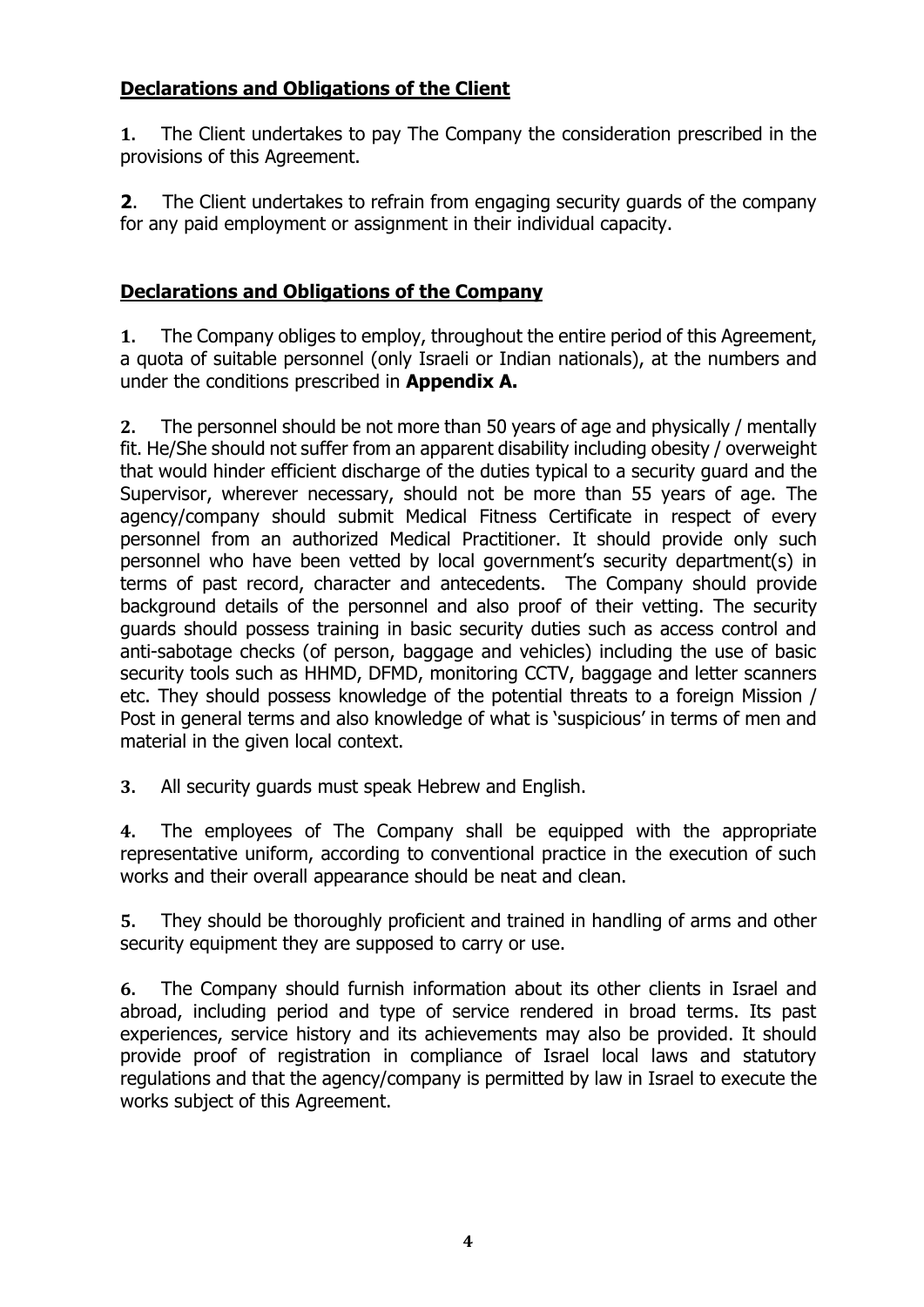**7.** The company should also provide the range of security services it provides, the size of the reserve pool of men and logistics at its disposal and details of its training facilities and type of training it imparts on personnel to be deployed.

**8.** The Company agrees to provide choice of persons three times the Client's requirement to interview and choose from. The Client should have the option of choosing a particular employee. The Company should have sufficient employees on its roll so that the staff is rotated periodically. Ideally, the staff should change after every four months. The employee, who will not be accepted by the client, will be substituted.

**9.** The company will provide security and emergency procedures in consultation with the client, with effect from the beginning of the contract.

**10.** The company will ensure that it will deploy only the armed security guards at both the premises and the security guards will hold a valid license for carrying arms.

**11.** The company will insure to pay for all its employees national insurance and third party as well as employer's liability.

**12.** The company undertakes to follow prevalent Israeli Labour laws in determining terms and service conditions of its employees. It agrees to provide the Client details of salary, other benefits/contributions, allowances, leave etc., it permits for its employees.

**13.** The Company should have provisions for real time checks of functioning of the employee to ensure that the quality of the provided personnel and service they render is always above the benchmark. It should be able to provide proof of this to the Client. The company undertakes responsibility regarding its employees including damages caused by the employees of the company.

# **Period of Agreement**

**1.** The Period of Agreement shall be for 2 year, starting from 01.07.2022 and ending on 30.06.2024.

**2.** Notwithstanding the abovementioned, each of the Parties reserves the right to terminate this Agreement, by way of a prior written notice, (transmitted either by email/fax/or registered post) furnished 60 days in advance.

### **Payments**

**1.** In consideration for execution of the obligations of the company, pursuant to this Agreement, the client obliges to pay the company the sums in accordance with the terms of payment set forth herewith in **Appendix-B**.

**2.** Statutory VAT shall be added to the consideration.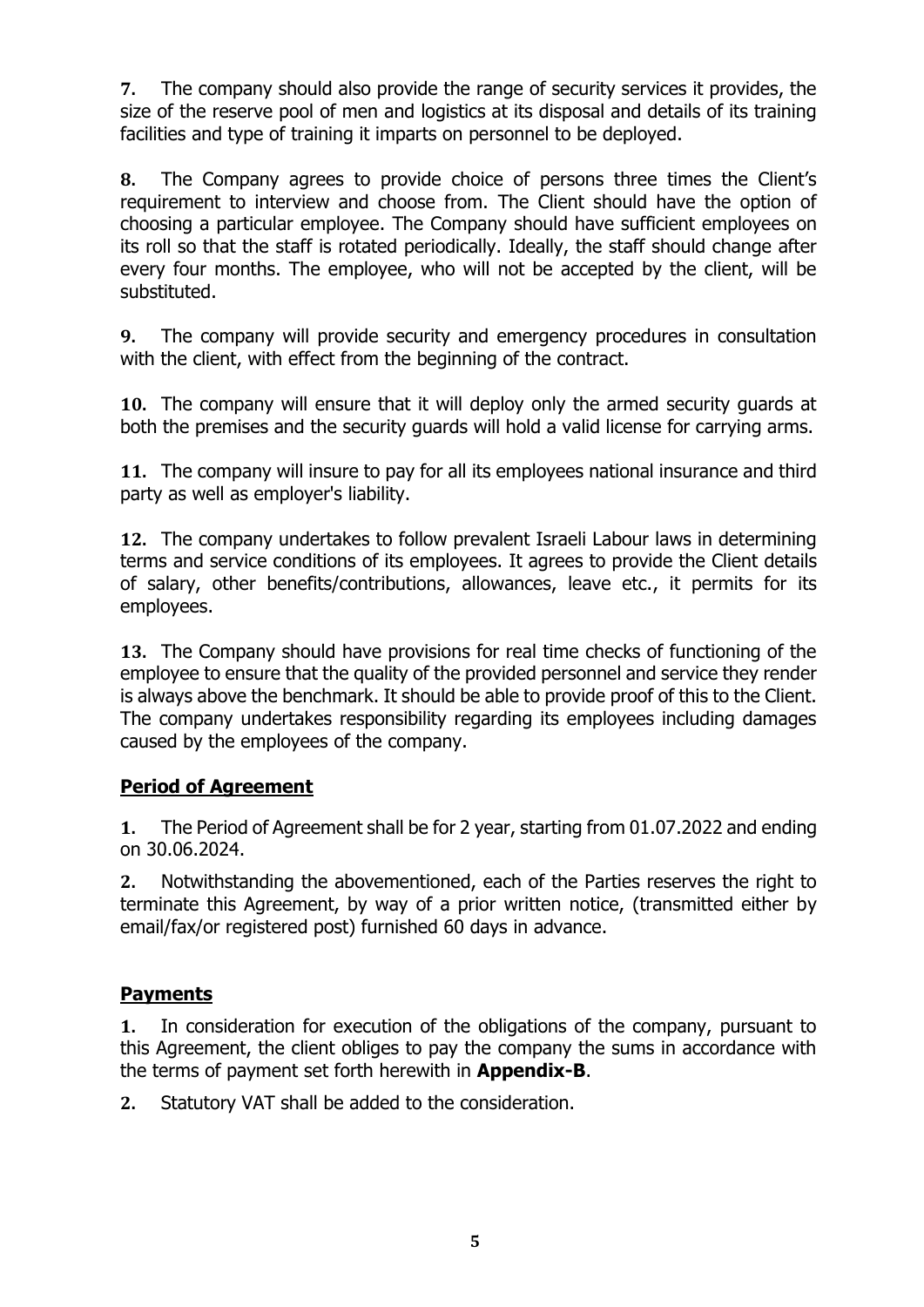# **Applicability of Agreement and the Laws governing it**

This Agreement shall apply only to the Parties that have signed it and it shall grant no rights whatsoever to any given third parties. This agreement regulates and determines the contractual relations between the Parties. Any amendment hereof and/or any waivers and/or extensions in connection with this Agreement shall only be made in writing and signed by the parties.

## **Miscellaneous**

**1.** The courthouses in the city of Tel-Aviv shall have exclusive jurisdiction over any issue or matter that directly and/or indirectly pertains to this Agreement and/or the security services.

**2.** The representatives of the Parties, for purposes of this Agreement, shall be:

## **On behalf of the Client : HOC, Embassy of India, Tel Aviv, Israel On behalf of the Company :**

**3.** The addresses of the Parties to this Agreement shall be the addresses prescribed in the preamble thereof. Any notice that shall be sent via registered mail to any one of the said addresses shall be deemed as having reached its addressee within 3 days of delivery; and if sent via courier - at its time of delivery.

# **In witness whereof the parties have affixed their signatures**

| ----<br>ompany<br>' ne<br>ent<br>.ni<br>. |
|-------------------------------------------|
|-------------------------------------------|

**\_\_\_\_\_\_\_\_\_\_\_\_\_\_\_\_\_\_\_\_\_\_\_\_\_\_\_\_\_\_\_\_\_\_\_\_\_\_\_\_\_\_\_\_\_\_\_\_\_\_\_\_\_\_\_\_\_\_**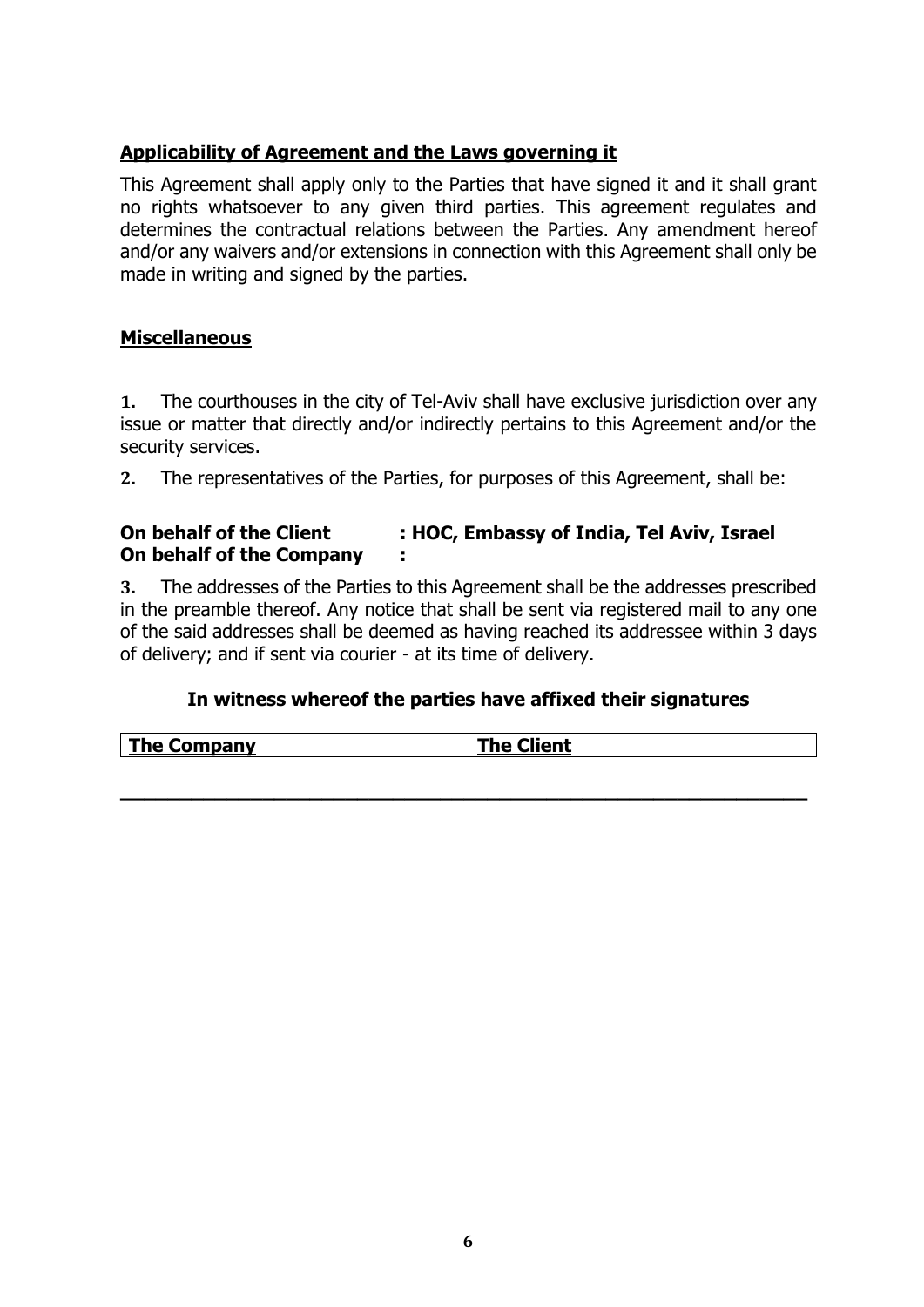# **APPENDIX 'A'**

The security services will be provided for the embassy of India as requested at the:

- (i) Ambassador's residence at Herziliya Pituach.
- (ii) Embassy building located at 140-Hayarkon Street, Tel Aviv
- (iii) Any other location as specified from time to time

The security services shall include:

- (i) A 24 hours armed security guard services for guarding the above premises and people living & working there
- (ii) Security & Safety services for the above premises
- (iii) Patrolling services for the premises

The monitoring of security services:

- (i) The company will ensure that there is a security cover provided round the clock and shall keep a monitoring mechanism for the guards at the two properties.
- (ii) The company shall provide a man hour log every month to the designated nodal officer of the client.
- (iii) The company shall take prior approval from the nodal officer before changing any guard.
- (iv) The company shall change a guard immediately on request by the nodal officer.

Additional service: VIP services and events security will be provided upon request, all costs related to the requested services must be agreed prior.

Security equipment: The company will install 4 camera systems at the Ambassador's Residence/Embassy building at no extra charge. It is clear that these cameras will be the property of the company and will be removed at the end of the service or can be bought by the Client.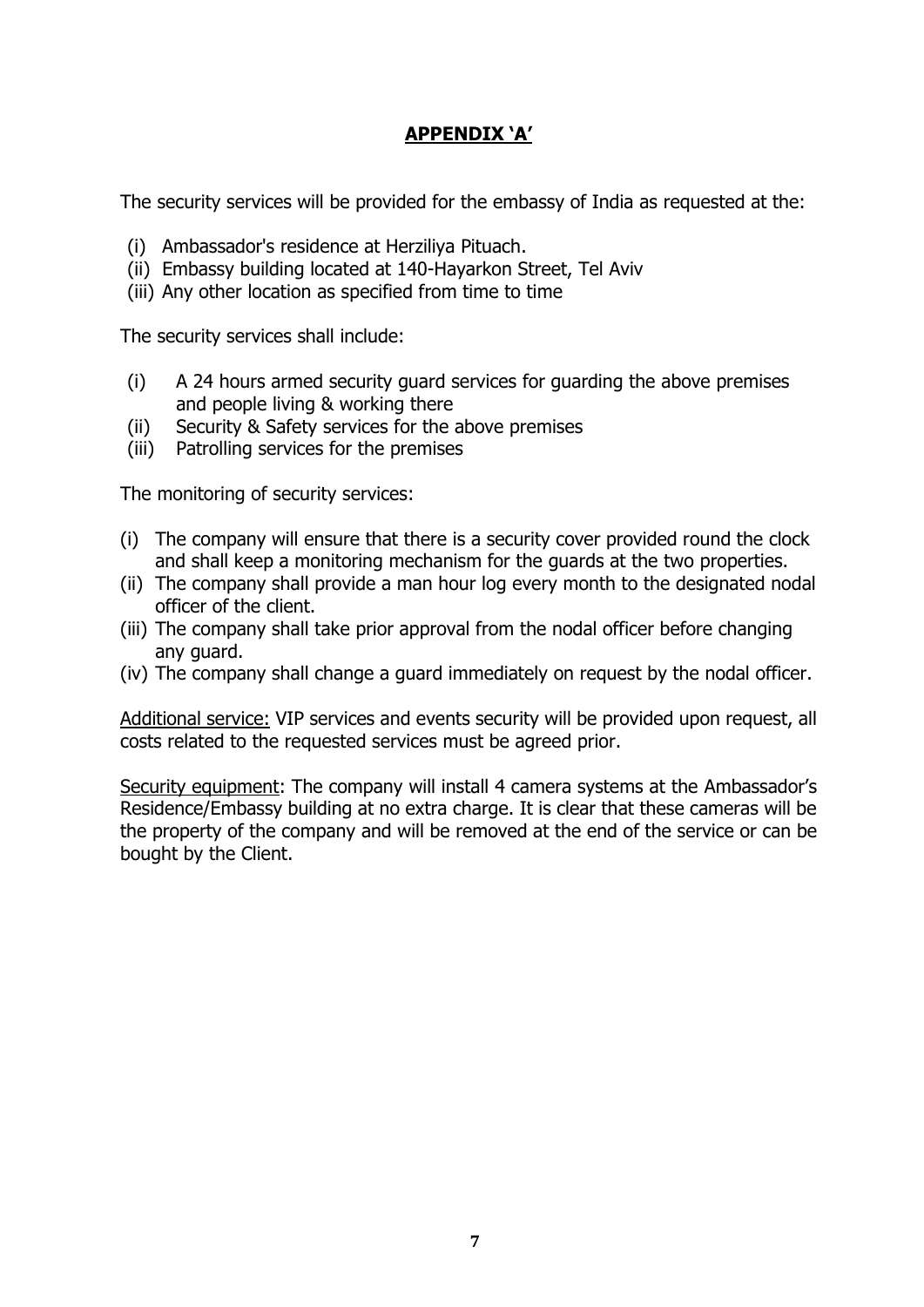# **Technical Bid**

- **1.** The company agrees to all terms of the Security Service Agreement.
- **2.** Information of other clients in Israel & abroad including their contact details.
- **3.** Detailed information on past experience, service history and achievements of the Company.
- **4.** Furnish proof of registration of the Company in compliance/under relevant statutory regulations of Israeli law.
- **5.** Information on the size of the reserve pool of men and logistics such as response teams, patrol vehicles/security equipment/ control room facilities /communication equipment under use etc.

| Signature : _____   |  |
|---------------------|--|
| <b>Name</b>         |  |
| <b>Designation:</b> |  |
| <b>Seal</b>         |  |

**Appendix-B**